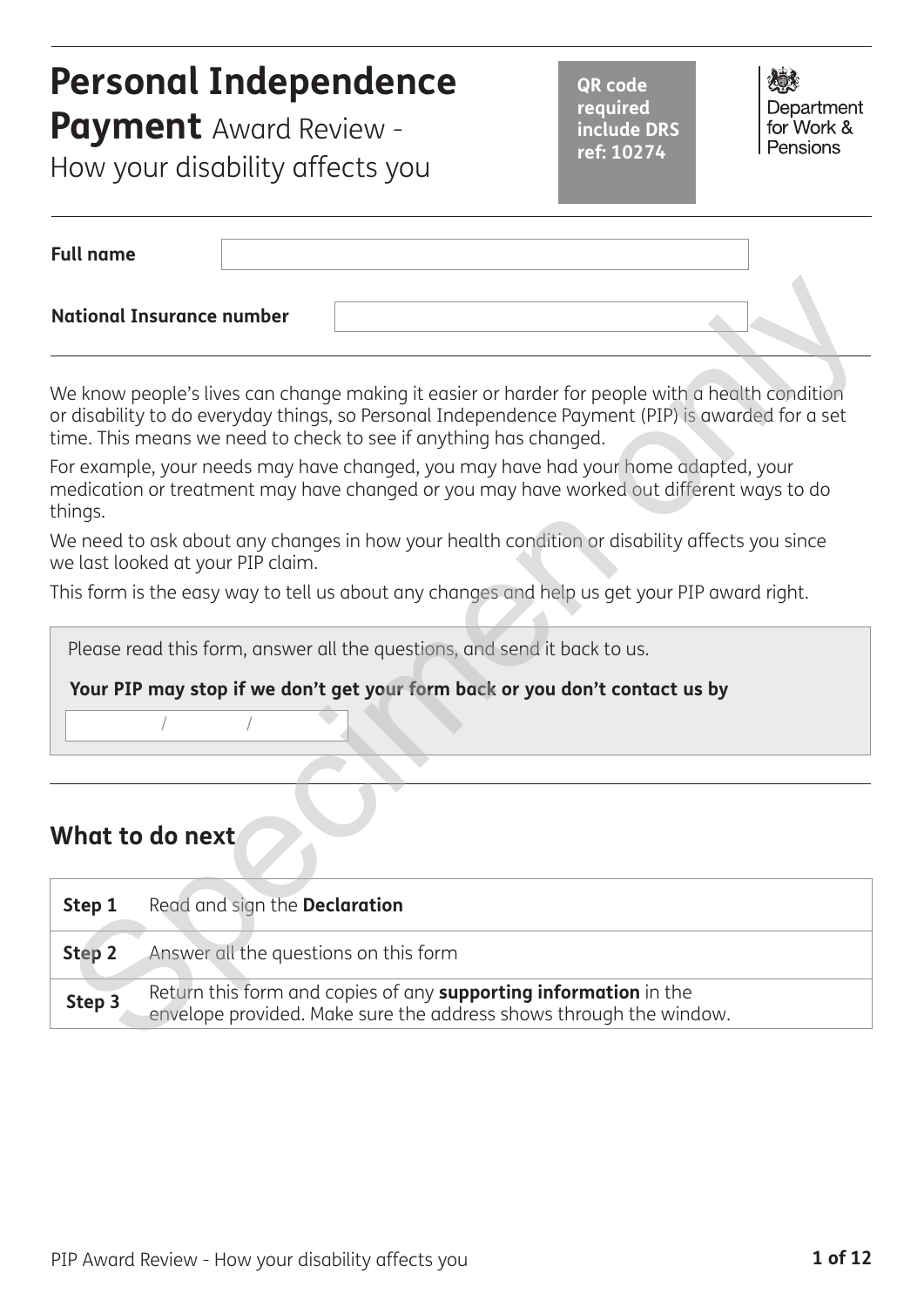## **Step 1 Read the statement of consent and sign the Declaration**

### **Giving us your consent to obtain further information**

We're looking again at your PIP award. We may want to contact your GP, other people or organisations for information about your health condition or disability and how it affects you.

You don't have to agree to us contacting these people or organisations but if you don't, we may not have all the information we need when we make a decision about your PIP.

- we, or someone working on our behalf, may ask your GP, or other people or organisations, for this information and
- your GP, or other people or organisations, can give us, or someone working on our behalf, this information?

| Yes |  |
|-----|--|
| No  |  |

## **Declaration**

| Print your name here                                                                                                                                                           |             |
|--------------------------------------------------------------------------------------------------------------------------------------------------------------------------------|-------------|
|                                                                                                                                                                                |             |
| Signature                                                                                                                                                                      | <b>Date</b> |
| I understand I must promptly tell the office that pays my Personal<br>Independence Payment of anything that may affect my entitlement to,<br>or the amount of, that benefit.   |             |
| I understand if I give wrong or incomplete information, my benefit may<br>be stopped and I may be prosecuted or may have to pay a penalty.                                     |             |
| I agree that the information I give on this form is complete and correct.                                                                                                      |             |
| <b>Declaration</b>                                                                                                                                                             |             |
| You can withdraw your consent at any time by calling us<br>on 0345 850 3322 or 0300 123 9221.                                                                                  |             |
| Yes<br>No                                                                                                                                                                      |             |
| or other people or organisations, for this information and<br>• your GP, or other people or organisations, can give us, or<br>someone working on our behalf, this information? |             |
| Do you agree that:<br>• we, or someone working on our behalf, may ask your GP,                                                                                                 |             |
| make a decision about your PIP.                                                                                                                                                |             |
| roa don't nave to agree to as contacting these people or organisations<br>but if you don't, we may not have all the information we need when we                                |             |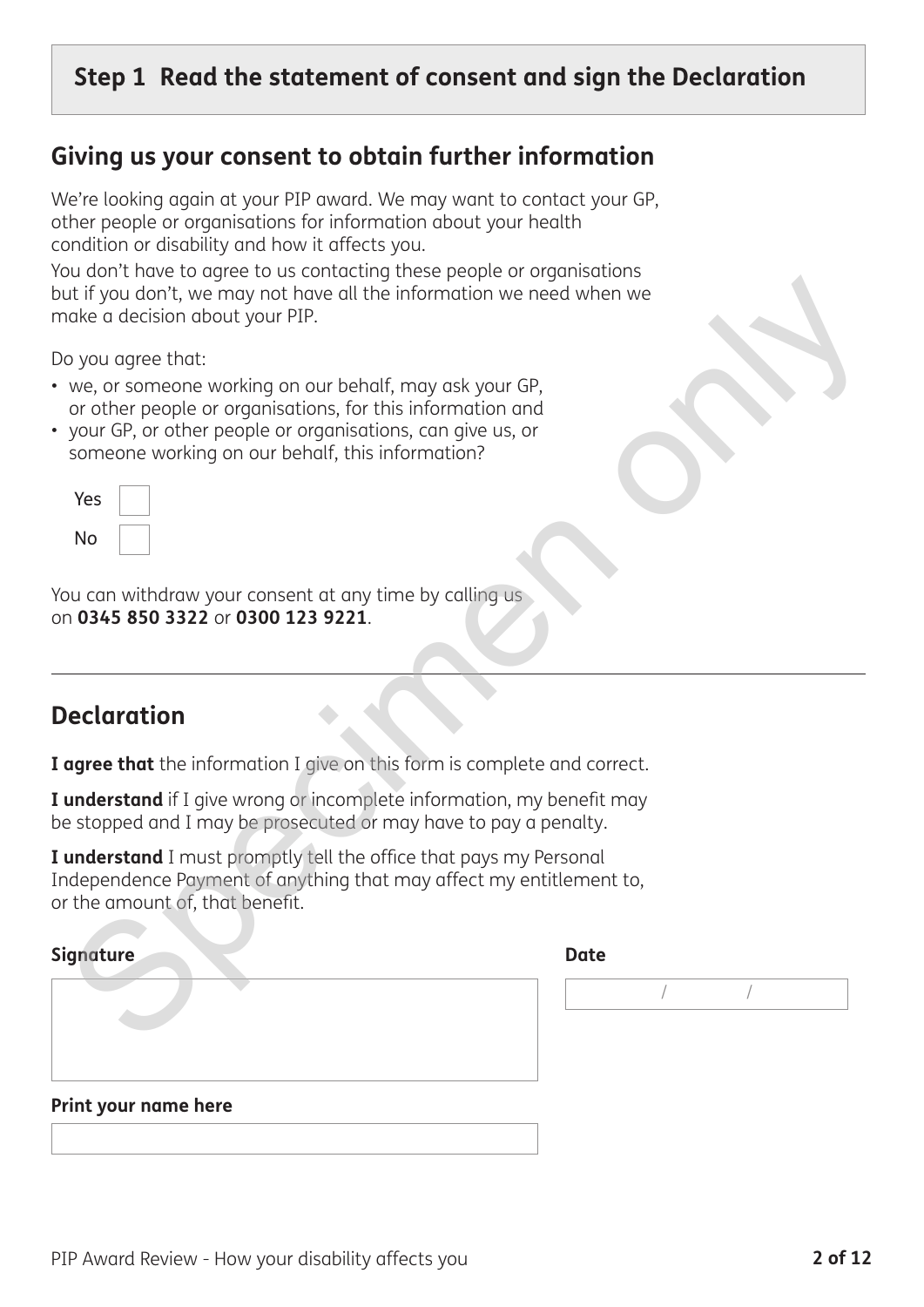## **Step 2 Please tell us what has changed for you**

- **Changes to how your disability affects you.**
- **Helping us check we've got your PIP award right.**

#### **Your PIP may stop if we don't get your form back or you don't contact us by**

- what has happened
- when it happened
- how things are easier or harder for you

| Think back to when your current PIP award began.<br>Please answer all the questions.<br>Has it got easier or harder to do the things you need to do every day in<br>your life? Or have things stayed the same? Tick the box that applies to you.<br>If you answer easier or harder to a question, please give us more details.<br>Tell us:<br>• what has happened<br>• when it happened<br>• how things are easier or harder for you<br>If you answer no change you can move on to the next question. You don't<br>need to give us more information. |               |               |           |
|------------------------------------------------------------------------------------------------------------------------------------------------------------------------------------------------------------------------------------------------------------------------------------------------------------------------------------------------------------------------------------------------------------------------------------------------------------------------------------------------------------------------------------------------------|---------------|---------------|-----------|
| If you need more space use a separate sheet of paper. Remember to write<br>your name and National Insurance number on each sheet and tell us<br>which questions your comments refer to.                                                                                                                                                                                                                                                                                                                                                              |               |               |           |
| 1. Preparing food                                                                                                                                                                                                                                                                                                                                                                                                                                                                                                                                    | <b>Easier</b> | <b>Harder</b> | No change |
| <b>What has happened?</b><br>How has this made things easier or harder in your life?<br>Tell us if your needs change from day to day or throughout the day.                                                                                                                                                                                                                                                                                                                                                                                          | From:         | To:           |           |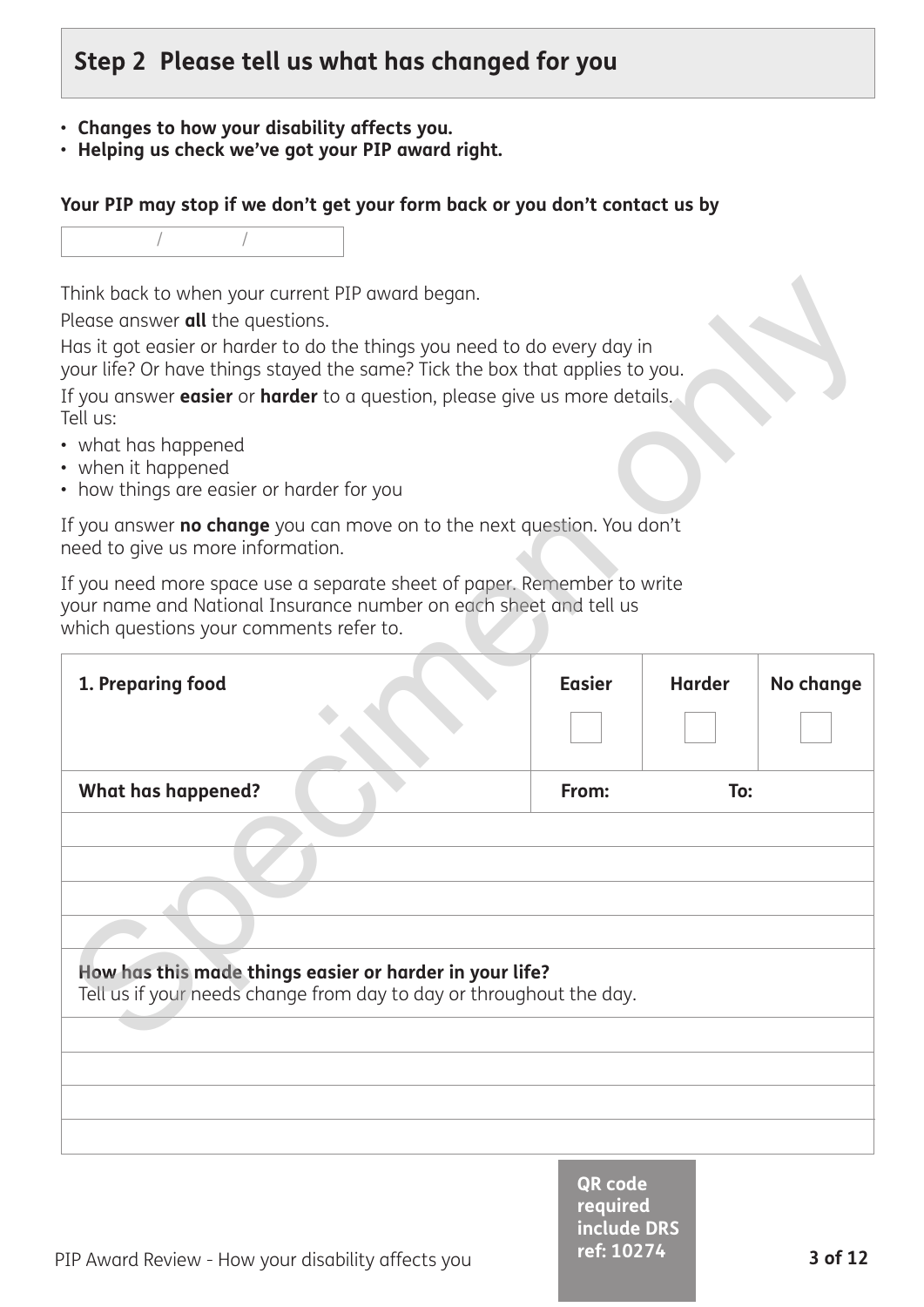| 2. Eating and drinking                                                                                                         | <b>Easier</b> | <b>Harder</b> | No change |
|--------------------------------------------------------------------------------------------------------------------------------|---------------|---------------|-----------|
| <b>What has happened?</b>                                                                                                      | From:         | To:           |           |
|                                                                                                                                |               |               |           |
|                                                                                                                                |               |               |           |
| How has this made things easier or harder in your life?<br>Tell us if your needs change from day to day or throughout the day. |               |               |           |
|                                                                                                                                |               |               |           |
|                                                                                                                                |               |               |           |
|                                                                                                                                |               |               |           |
| 3. Managing treatments or monitoring                                                                                           | <b>Easier</b> | <b>Harder</b> | No change |
| your health condition                                                                                                          |               |               |           |
| <b>What has happened?</b>                                                                                                      | From:         | To:           |           |
|                                                                                                                                |               |               |           |
|                                                                                                                                |               |               |           |
| How has this made things easier or harder in your life?<br>Tell us if your needs change from day to day or throughout the day. |               |               |           |
|                                                                                                                                |               |               |           |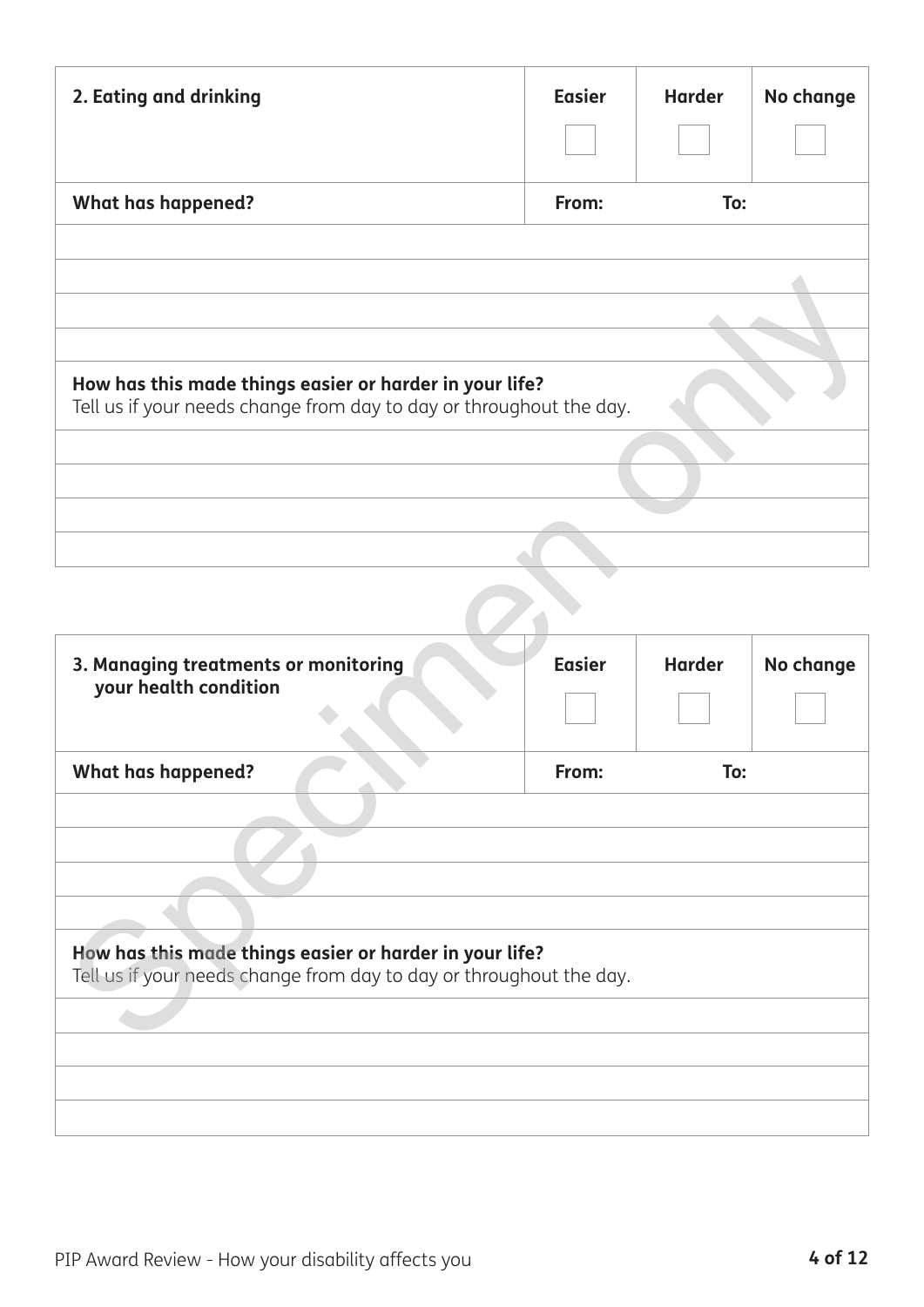#### **3a. About your treatments, therapy or operations**

Tell us about any private or NHS funded treatments or therapy you've had, you're currently having or that are planned for the future, for example:

- name of treatment, therapy or operation
- when you had or are having the treatment, therapy or operation
- how often you have the treatment or therapy

#### **3b. About your medication**

Tell us about your current medication, including:

- medication name
- how often you take it and how much you take **3b. About your medication**<br>
Tell us obout your current medication, including:<br>
In medication nome<br>
In convicting your location only with the section of the conversion of the conversion<br>
In when you started taking the medi
- any side effects from the medication
- when you started taking the medication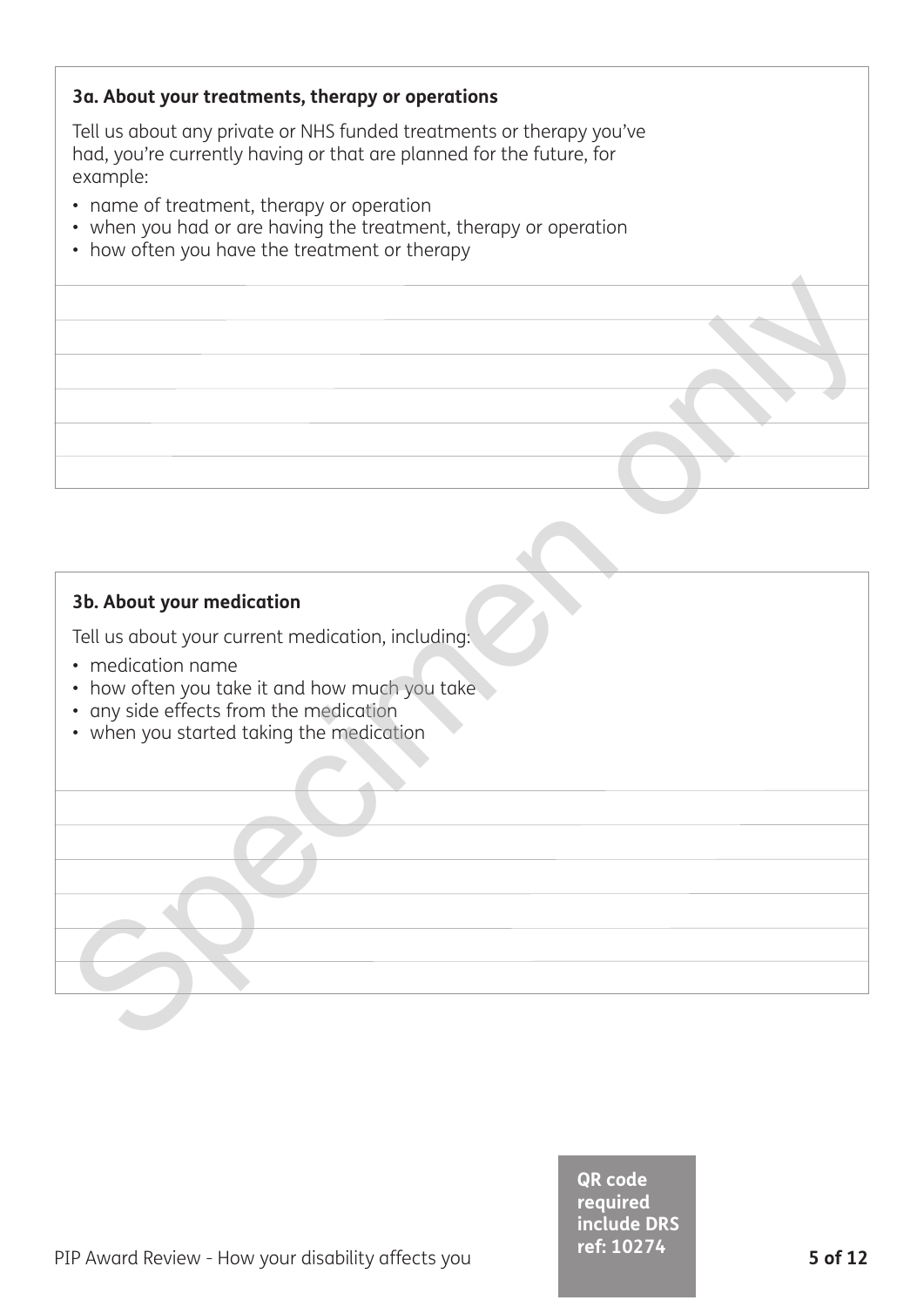| 4. Washing and bathing                                                                                                         | <b>Easier</b> | <b>Harder</b> | No change |
|--------------------------------------------------------------------------------------------------------------------------------|---------------|---------------|-----------|
| <b>What has happened?</b>                                                                                                      | From:         | To:           |           |
|                                                                                                                                |               |               |           |
|                                                                                                                                |               |               |           |
|                                                                                                                                |               |               |           |
|                                                                                                                                |               |               |           |
| How has this made things easier or harder in your life?<br>Tell us if your needs change from day to day or throughout the day. |               |               |           |
|                                                                                                                                |               |               |           |
|                                                                                                                                |               |               |           |
|                                                                                                                                |               |               |           |
|                                                                                                                                |               |               |           |

| How has this made things easier or harder in your life?<br>Tell us if your needs change from day to day or throughout the day. |               |               |           |
|--------------------------------------------------------------------------------------------------------------------------------|---------------|---------------|-----------|
|                                                                                                                                |               |               |           |
|                                                                                                                                |               |               |           |
|                                                                                                                                |               |               |           |
|                                                                                                                                |               |               |           |
|                                                                                                                                |               |               |           |
|                                                                                                                                |               |               |           |
|                                                                                                                                |               |               |           |
|                                                                                                                                |               |               |           |
| 5. Managing toilet needs or incontinence                                                                                       | <b>Easier</b> | <b>Harder</b> | No change |
|                                                                                                                                |               |               |           |
|                                                                                                                                |               |               |           |
|                                                                                                                                |               |               |           |
| <b>What has happened?</b>                                                                                                      | From:         | To:           |           |
|                                                                                                                                |               |               |           |
|                                                                                                                                |               |               |           |
|                                                                                                                                |               |               |           |
|                                                                                                                                |               |               |           |
|                                                                                                                                |               |               |           |
|                                                                                                                                |               |               |           |
|                                                                                                                                |               |               |           |
| How has this made things easier or harder in your life?                                                                        |               |               |           |
| Tell us if your needs change from day to day or throughout the day.                                                            |               |               |           |
|                                                                                                                                |               |               |           |
|                                                                                                                                |               |               |           |
|                                                                                                                                |               |               |           |
|                                                                                                                                |               |               |           |
|                                                                                                                                |               |               |           |
|                                                                                                                                |               |               |           |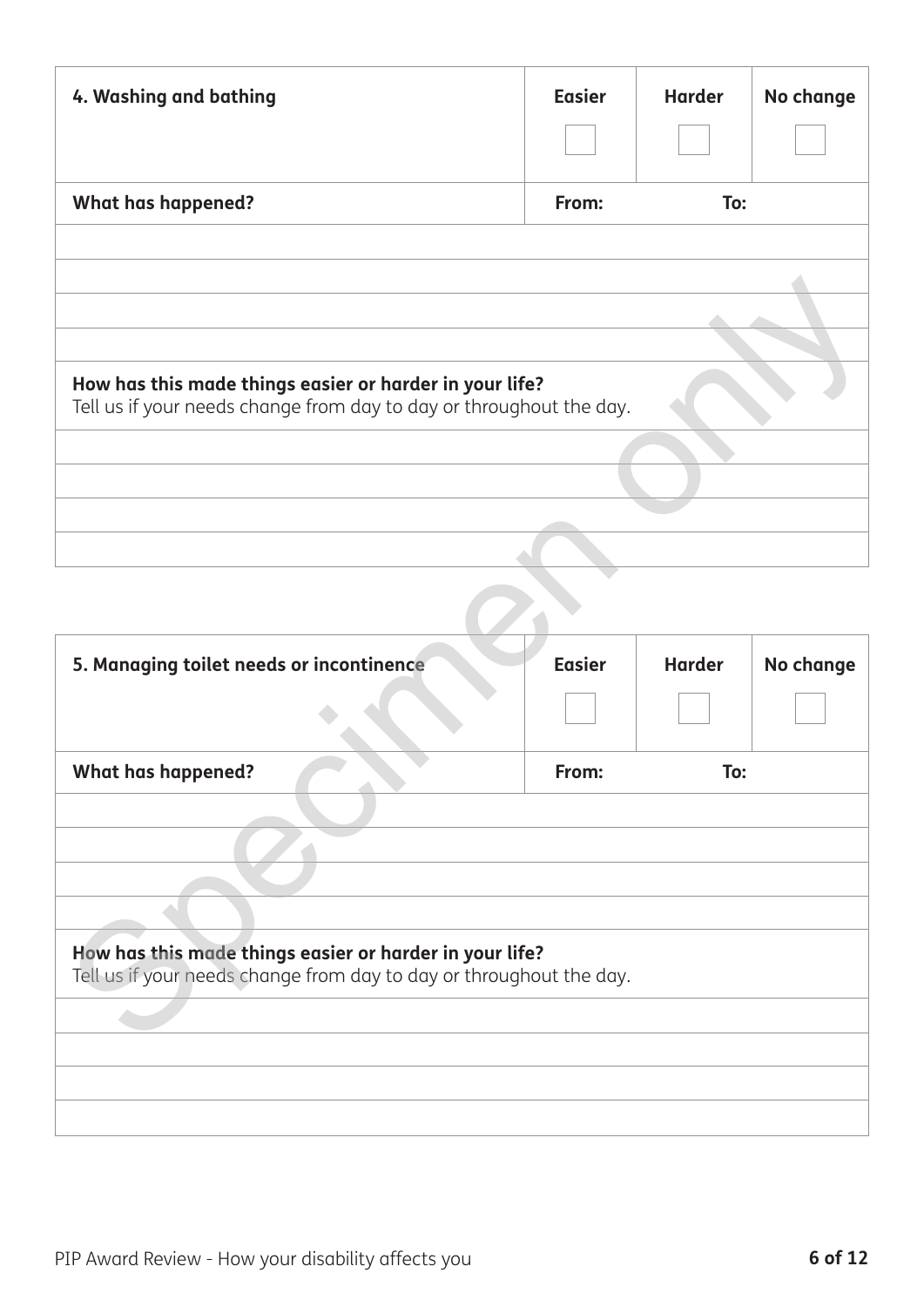| <b>6. Dressing and undressing</b>                                                                                              | <b>Easier</b> | <b>Harder</b> | No change |  |
|--------------------------------------------------------------------------------------------------------------------------------|---------------|---------------|-----------|--|
| <b>What has happened?</b>                                                                                                      | From:         | To:           |           |  |
|                                                                                                                                |               |               |           |  |
|                                                                                                                                |               |               |           |  |
|                                                                                                                                |               |               |           |  |
| How has this made things easier or harder in your life?<br>Tell us if your needs change from day to day or throughout the day. |               |               |           |  |
|                                                                                                                                |               |               |           |  |
|                                                                                                                                |               |               |           |  |
|                                                                                                                                |               |               |           |  |
|                                                                                                                                |               |               |           |  |
|                                                                                                                                |               |               |           |  |

| How has this made things easier or harder in your life?<br>Tell us if your needs change from day to day or throughout the day. |               |               |           |
|--------------------------------------------------------------------------------------------------------------------------------|---------------|---------------|-----------|
|                                                                                                                                |               |               |           |
|                                                                                                                                |               |               |           |
|                                                                                                                                |               |               |           |
|                                                                                                                                |               |               |           |
|                                                                                                                                |               |               |           |
|                                                                                                                                |               |               |           |
|                                                                                                                                |               |               |           |
|                                                                                                                                |               |               |           |
|                                                                                                                                |               |               |           |
| 7. Speaking to people, hearing and understanding                                                                               | <b>Easier</b> | <b>Harder</b> | No change |
| what they say and being understood by others                                                                                   |               |               |           |
|                                                                                                                                |               |               |           |
|                                                                                                                                |               |               |           |
| <b>What has happened?</b>                                                                                                      | From:         | To:           |           |
|                                                                                                                                |               |               |           |
|                                                                                                                                |               |               |           |
|                                                                                                                                |               |               |           |
|                                                                                                                                |               |               |           |
|                                                                                                                                |               |               |           |
|                                                                                                                                |               |               |           |
|                                                                                                                                |               |               |           |
| How has this made things easier or harder in your life?                                                                        |               |               |           |
| Tell us if your needs change from day to day or throughout the day.                                                            |               |               |           |
|                                                                                                                                |               |               |           |
|                                                                                                                                |               |               |           |
|                                                                                                                                |               |               |           |
|                                                                                                                                |               |               |           |
|                                                                                                                                |               |               |           |
|                                                                                                                                |               |               |           |
|                                                                                                                                |               |               |           |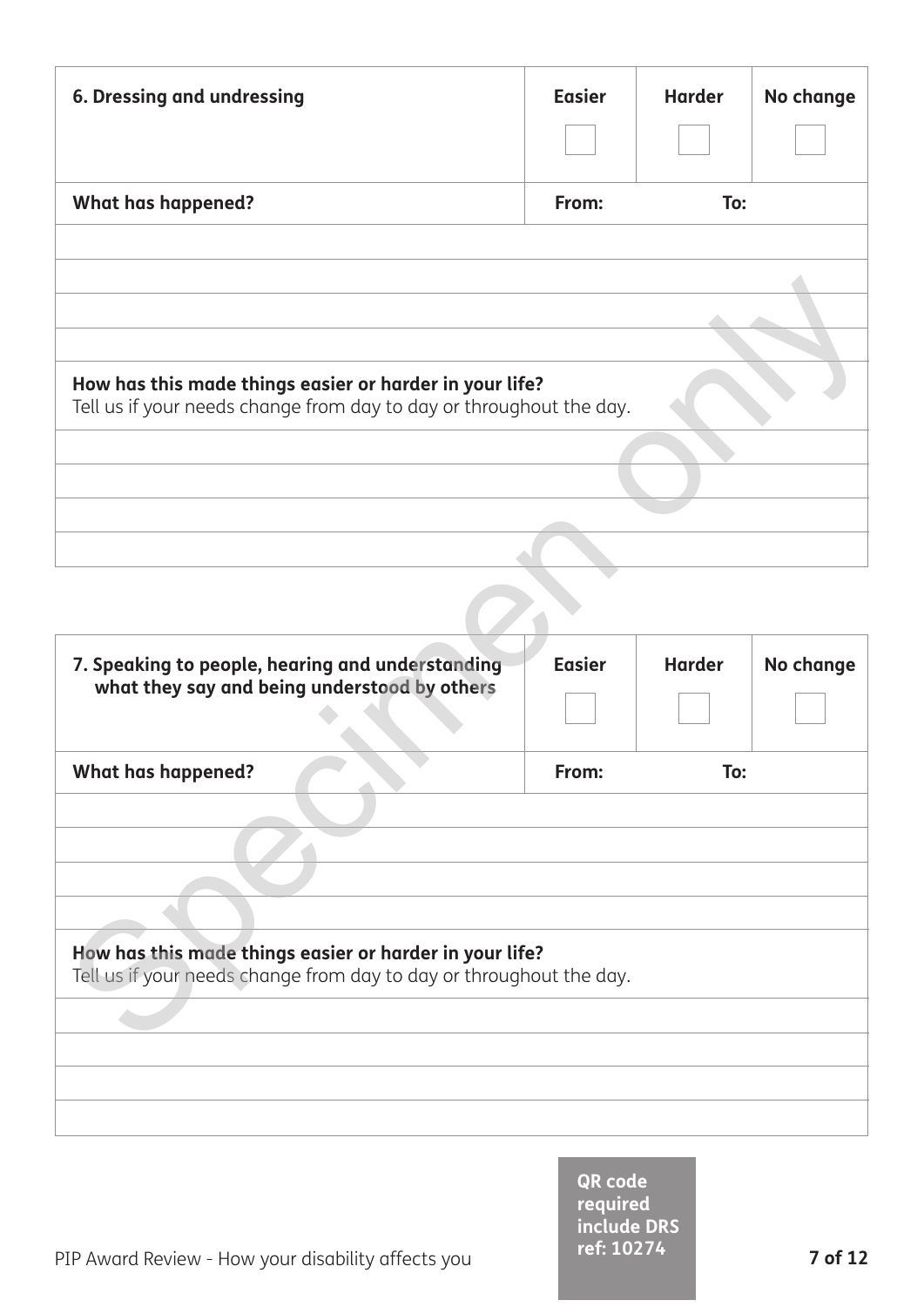| 8. Reading and understanding signs, symbols<br>and written words                                                               | <b>Easier</b> | <b>Harder</b> | No change |  |
|--------------------------------------------------------------------------------------------------------------------------------|---------------|---------------|-----------|--|
| <b>What has happened?</b>                                                                                                      | From:         | To:           |           |  |
|                                                                                                                                |               |               |           |  |
|                                                                                                                                |               |               |           |  |
|                                                                                                                                |               |               |           |  |
|                                                                                                                                |               |               |           |  |
| How has this made things easier or harder in your life?<br>Tell us if your needs change from day to day or throughout the day. |               |               |           |  |
|                                                                                                                                |               |               |           |  |
|                                                                                                                                |               |               |           |  |
|                                                                                                                                |               |               |           |  |
|                                                                                                                                |               |               |           |  |
|                                                                                                                                |               |               |           |  |

| How has this made things easier or harder in your life?                                                                        |               |               |           |
|--------------------------------------------------------------------------------------------------------------------------------|---------------|---------------|-----------|
| Tell us if your needs change from day to day or throughout the day.                                                            |               |               |           |
|                                                                                                                                |               |               |           |
|                                                                                                                                |               |               |           |
|                                                                                                                                |               |               |           |
|                                                                                                                                |               |               |           |
|                                                                                                                                |               |               |           |
|                                                                                                                                |               |               |           |
|                                                                                                                                |               |               |           |
|                                                                                                                                |               |               |           |
|                                                                                                                                |               |               |           |
| 9. Mixing with other people                                                                                                    | <b>Easier</b> | <b>Harder</b> | No change |
|                                                                                                                                |               |               |           |
|                                                                                                                                |               |               |           |
|                                                                                                                                |               |               |           |
| <b>What has happened?</b>                                                                                                      | From:         | To:           |           |
|                                                                                                                                |               |               |           |
|                                                                                                                                |               |               |           |
|                                                                                                                                |               |               |           |
|                                                                                                                                |               |               |           |
|                                                                                                                                |               |               |           |
|                                                                                                                                |               |               |           |
| How has this made things easier or harder in your life?<br>Tell us if your needs change from day to day or throughout the day. |               |               |           |
|                                                                                                                                |               |               |           |
|                                                                                                                                |               |               |           |
|                                                                                                                                |               |               |           |
|                                                                                                                                |               |               |           |
|                                                                                                                                |               |               |           |
|                                                                                                                                |               |               |           |
|                                                                                                                                |               |               |           |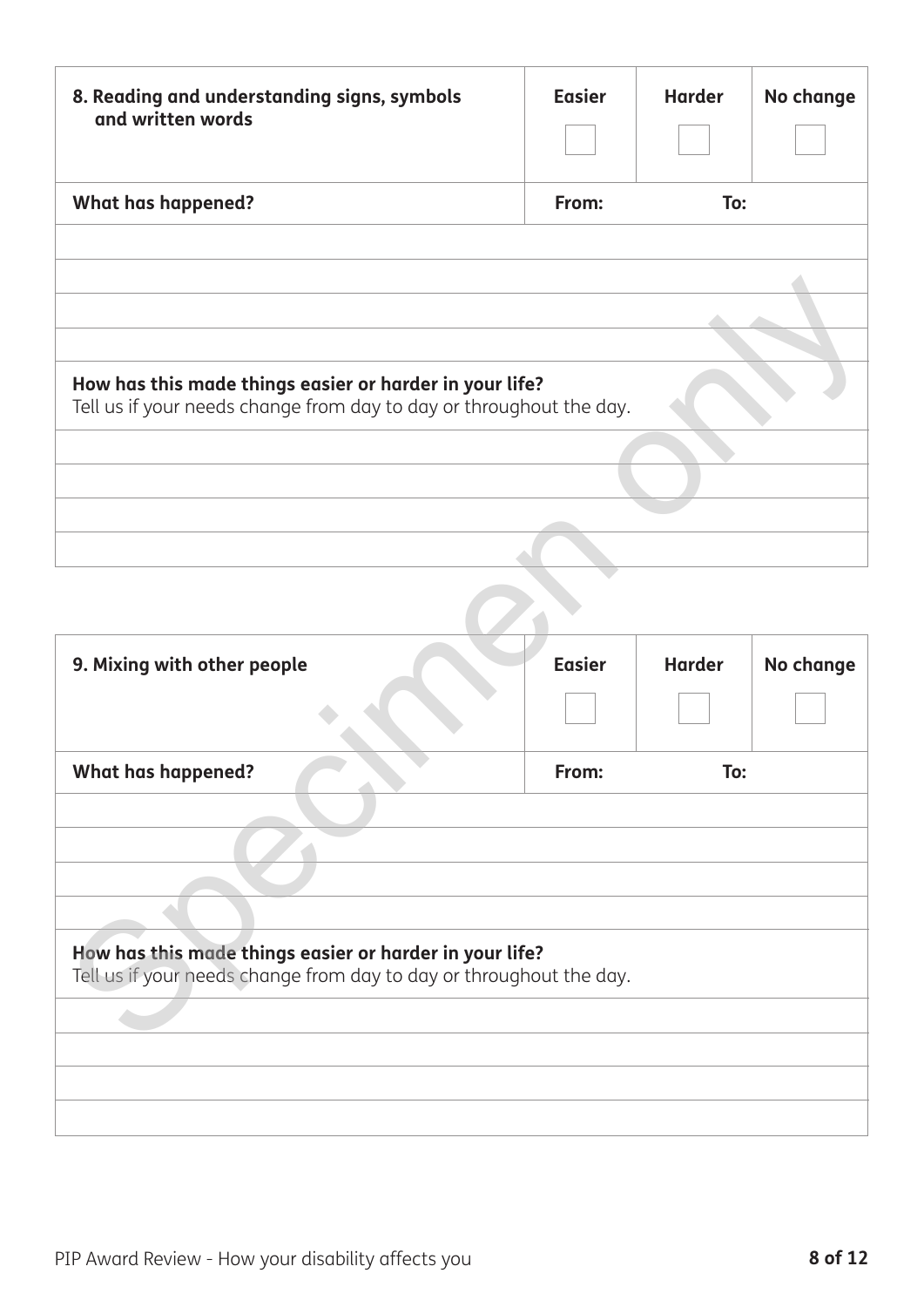| 10. Making decisions about money                                                                                               | <b>Easier</b> | <b>Harder</b> | No change |  |
|--------------------------------------------------------------------------------------------------------------------------------|---------------|---------------|-----------|--|
| <b>What has happened?</b>                                                                                                      | From:         | To:           |           |  |
|                                                                                                                                |               |               |           |  |
|                                                                                                                                |               |               |           |  |
|                                                                                                                                |               |               |           |  |
|                                                                                                                                |               |               |           |  |
| How has this made things easier or harder in your life?<br>Tell us if your needs change from day to day or throughout the day. |               |               |           |  |
|                                                                                                                                |               |               |           |  |
|                                                                                                                                |               |               |           |  |
|                                                                                                                                |               |               |           |  |
|                                                                                                                                |               |               |           |  |

| How has this made things easier or harder in your life?<br>Tell us if your needs change from day to day or throughout the day. |               |               |           |
|--------------------------------------------------------------------------------------------------------------------------------|---------------|---------------|-----------|
|                                                                                                                                |               |               |           |
|                                                                                                                                |               |               |           |
|                                                                                                                                |               |               |           |
|                                                                                                                                |               |               |           |
|                                                                                                                                |               |               |           |
|                                                                                                                                |               |               |           |
|                                                                                                                                |               |               |           |
|                                                                                                                                |               |               |           |
| 11. Planning and following a journey                                                                                           | <b>Easier</b> | <b>Harder</b> | No change |
|                                                                                                                                |               |               |           |
|                                                                                                                                |               |               |           |
| <b>What has happened?</b>                                                                                                      | From:         | To:           |           |
|                                                                                                                                |               |               |           |
|                                                                                                                                |               |               |           |
|                                                                                                                                |               |               |           |
|                                                                                                                                |               |               |           |
|                                                                                                                                |               |               |           |
| How has this made things easier or harder in your life?                                                                        |               |               |           |
| Tell us if your needs change from day to day or throughout the day.                                                            |               |               |           |
|                                                                                                                                |               |               |           |
|                                                                                                                                |               |               |           |
|                                                                                                                                |               |               |           |
|                                                                                                                                |               |               |           |
|                                                                                                                                |               |               |           |

**QR code required include DRS ref: 10274**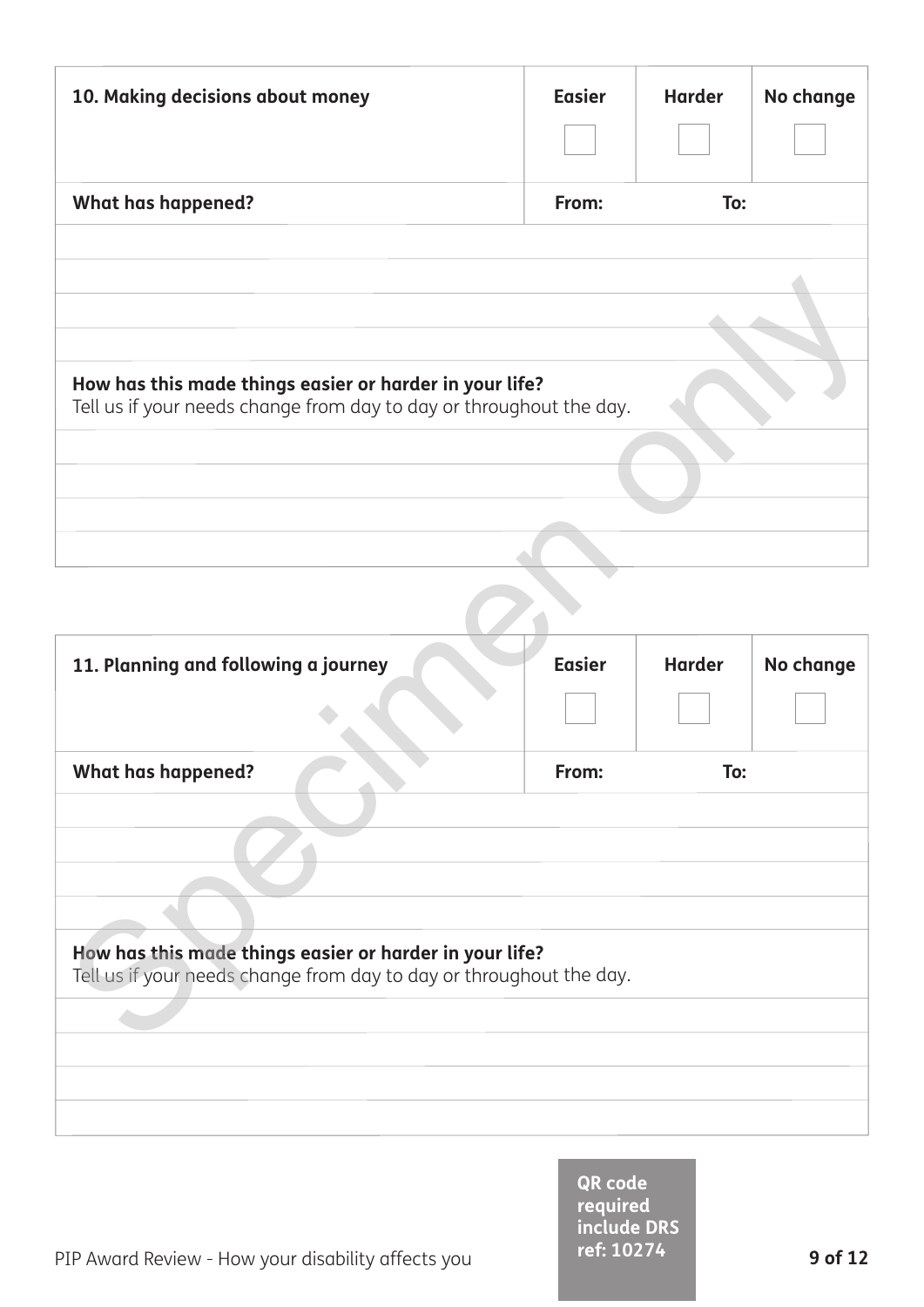| 12. Moving around                                                                                                                                                                                                                                                                                                                                         | <b>Easier</b> | <b>Harder</b> | No change |
|-----------------------------------------------------------------------------------------------------------------------------------------------------------------------------------------------------------------------------------------------------------------------------------------------------------------------------------------------------------|---------------|---------------|-----------|
| <b>What has happened?</b>                                                                                                                                                                                                                                                                                                                                 | From:         | To:           |           |
| How has this made things easier or harder in your life?                                                                                                                                                                                                                                                                                                   |               |               |           |
| Tell us if your needs change from day to day or throughout the day.                                                                                                                                                                                                                                                                                       |               |               |           |
|                                                                                                                                                                                                                                                                                                                                                           |               |               |           |
| 12a Tell us how far you can walk, taking into account any aids you use<br>To give you an idea of distance, 50 metres is approximately 5 buses<br>parked end to end.<br>Please tick which box best describes how far you can walk.<br>Less than 20 metres.<br>Between 20 and 50 metres.<br>Between 50 and 200 metres.<br>200 metres or more.<br>It varies. |               |               |           |
| 13. Is there anything else you think we should know about your<br>health condition or disability?<br>For example you may be waiting for adaptations to your home.                                                                                                                                                                                         |               |               |           |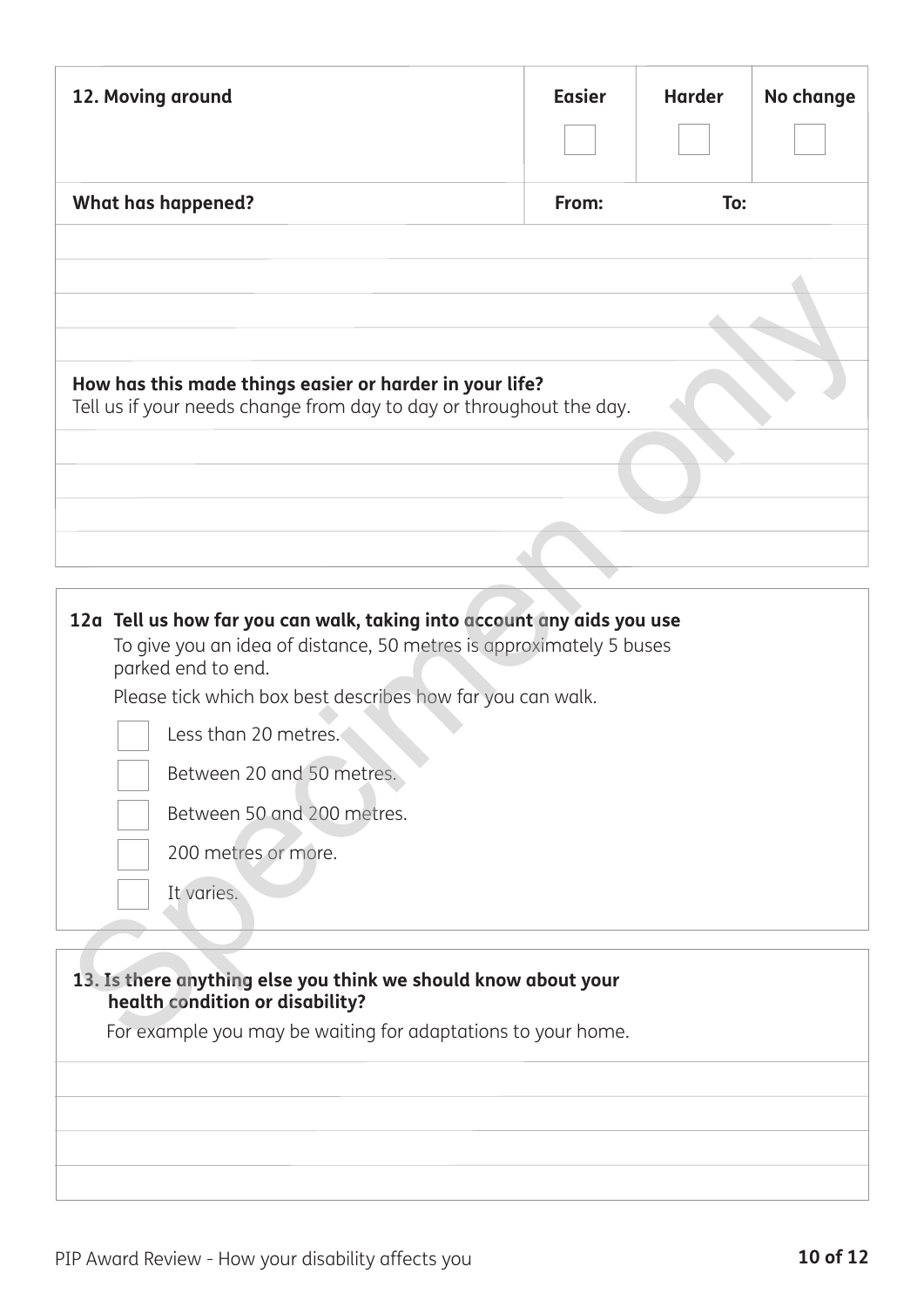## **Step 3 Supporting information**

If you have information that will help us understand how your disability affects your daily activities (daily living or mobility), please send a copy (not originals) to us when you return this form. We will not be able to send these back to you.

Sending us copies of any supporting information you have, may mean you don't need to attend a face-to-face consultation with a health professional.

#### 4 **Information we want to see:**

- prescription lists
- care plans
- reports or information from people like your doctors, nurses, social workers or counsellors

#### 8 **Information we don't want to see:**

- appointment letters
- information you've sent us before
- anything more than 2 years old

#### **How the Department for Work and Pensions collects and uses information**

When we collect information about you we may use it for any of our purposes. These include dealing with:

- social security benefits and allowances
- child support
- employment and training
- financial planning for retirement
- occupational and personal pension schemes

We may get information about you from others for any of our purposes if the law allows us to do so. We may also share information with certain other organisations if the law allows us to. To find out more about how we use information, visit our website **www.gov.uk/dwp/personal-information-charter** or contact any of our offices. **Theormation we want to see:**<br>
prescription lists<br>
care plans<br>
care plans<br>
care plans<br>
care plans<br>
care plans<br>
workers or counsellors<br>
where we considers<br>
information we don't want to see:<br>
information you've sent us befor

#### **What happens next**

- We will look at your form and any information you've sent us to check your PIP award
- We will write to you when we've made our decision
- We may call you if we've any questions or need more information. Our number may show on your phone as a withheld number
- We will write to you if we need you to attend a face-to-face consultation with a health professional
- You don't need to contact us unless you've other changes you need to tell us about

**QR code required include DRS ref: 10274**